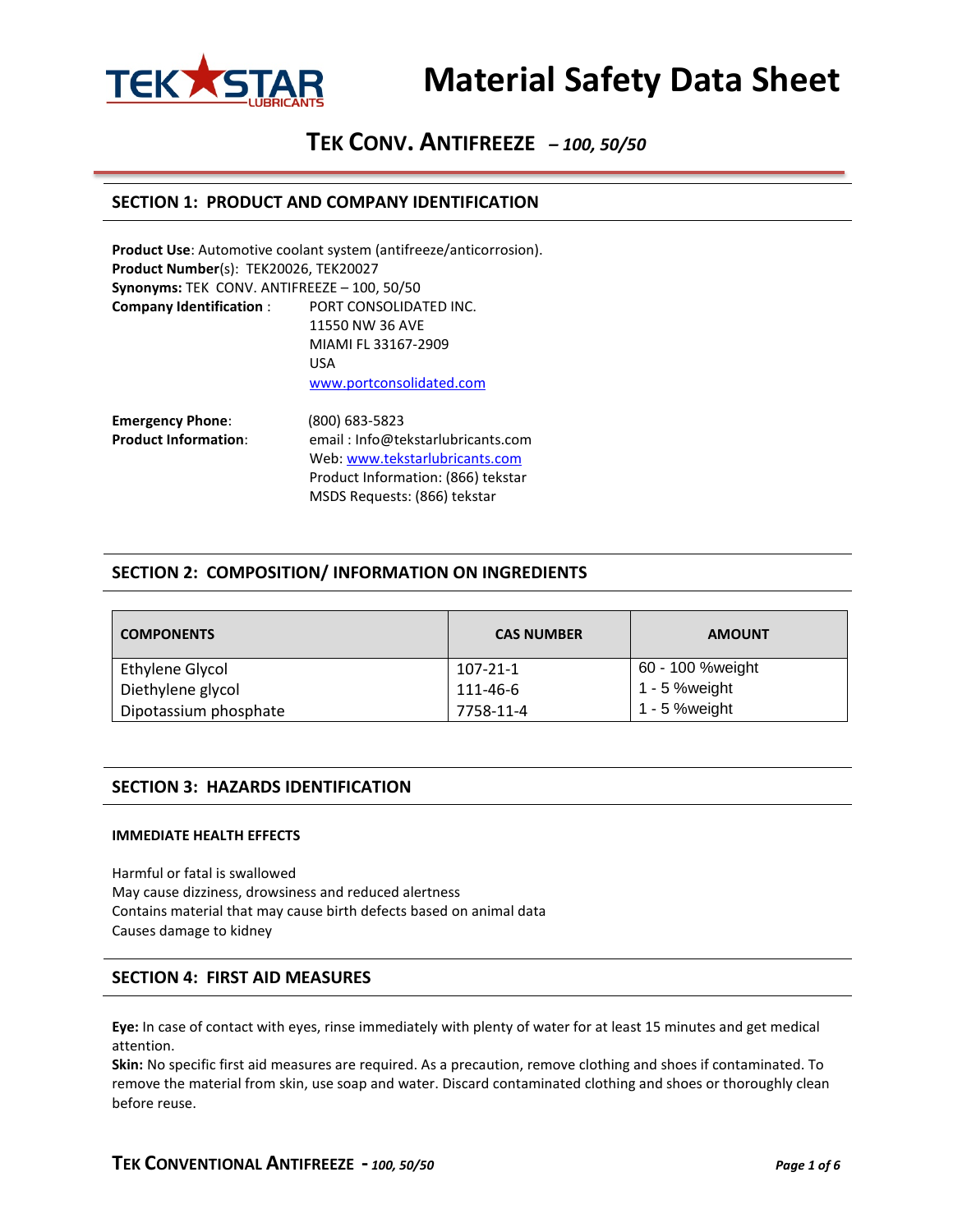

# **TEK CONV. ANTIFREEZE** *– 100, 50/50*

**Ingestion:** If the material is swallowed, get immediate medical attention or advice -- Do not induce vomiting. **Inhalation:** If gas/fume/vapor/dust/mist from the material is inhaled, remove the affected person immediately to fresh air. If irritation persists, get medical attention. **Note to Physicians:** Treat symptomatically.

# **SECTION 5: FIRE FIGHTING MEASURES**

**Fire Classification:** OSHA Classification (29 CFR 1910.1200): Not classified by OSHA as flammable or combustible. **NFPA Ratings:** Health: 2 Flammability: 1 Reactivity: 0.

#### **Flammable Properties:**

Flashpoint: (Pensky-Martens Closed Cup) 127 °C (260 °F)

Auto-ignition: No Data Available

Flammability (Explosive) Limits (% by volume in air): Lower: 3.2 Upper:

**Extinguishing Media**: Dry Chemical, CO2, AFFF Foam or alcohol resistant foam.

#### **PROTECTION OF FIRE FIGHTERS:**

**Fire Fighting Instructions:** This material will burn although it is not easily ignited. For fires involving this material, do not enter any enclosed or confined fire space without proper protective equipment, including self-contained breathing apparatus.

**Combustion Products:** Highly dependent on combustion conditions. A complex mixture of airborne solids, liquids, and gases including carbon monoxide, carbon dioxide, and unidentified organic compounds will be evolved when this material undergoes combustion.

# **SECTION 6: ACCIDENTAL RELEASE MEASURES**

**Spill Management:** Stop the source of the release if you can do it without risk. Contain release to prevent further contamination of soil, surface water or groundwater. Clean up spill as soon as possible, observing precautions in Exposure Controls/Personal Protection. Use appropriate techniques such as applying non-combustible absorbent materials or pumping. Where feasible and appropriate, remove contaminated soil. Place contaminated materials in disposable containers and dispose of in a manner consistent with applicable regulations. **Reporting:** Report spills to local authorities as appropriate or required.

# *SECTION 7: HANDLING AND STORAGE*

**Precautionary Measures:** Do not get in eyes, on skin, or on clothing. Do not taste or swallow. Do not breathe vapor or fumes. Wash thoroughly after handling.

**General Handling Information:** Do not taste or swallow antifreeze or solution. Keep out of the reach of children and animals.

**Static Hazard:** Electrostatic charge may accumulate and create a hazardous condition when handling this material. To minimize this hazard, bonding and grounding may be necessary but may not, by themselves, be sufficient. Review all operations which have the potential of generating and accumulating an electrostatic charge and/or a flammable atmosphere (including tank and container filling, splash filling, tank cleaning, sampling, gauging, switch loading, filtering, mixing, agitation, and vacuum truck operations) and use appropriate mitigating procedures. For more information, refer to OSHA Standard 29 CFR 1910.106, 'Flammable and Combustible Liquids', National Fire Protection Association (NFPA 77, 'Recommended Practice on Static Electricity', and/or the American Petroleum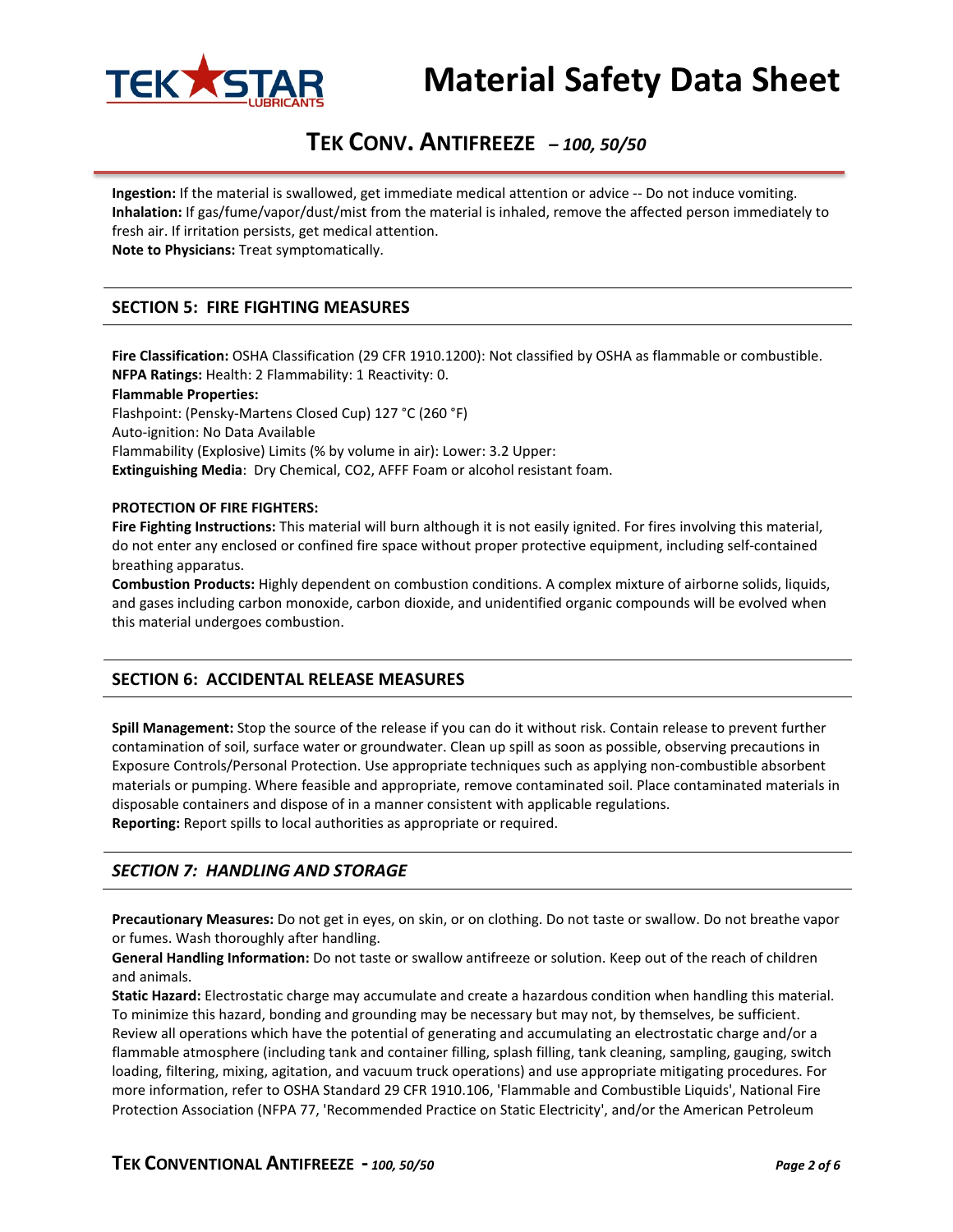

# **TEK CONV. ANTIFREEZE** *– 100, 50/50*

Institute (API) Recommended Practice 2003, 'Protection Against Ignitions Arising Out of Static, Lightning, and Stray Currents'.

**Storage:** Do not store in open or unlabeled containers. Store only in approved containers.

**Container Warnings:** Container is not designed to contain pressure. Do not use pressure to empty container or it may rupture with explosive force. Empty containers retain product residue (solid, liquid, and/or vapor) and can be dangerous. Do not pressurize, cut, weld, braze, solder, drill, grind, or expose such containers to heat, flame, sparks, static electricity, or other sources of ignition. They may explode and cause injury or death. Consult appropriate federal, state and local authorities before reusing, reconditioning, reclaiming, recycling or disposing of empty containers or waste residues of this product.

## **SECTION 8: EXPOSURE CONTROLS/PERSONAL PROTECTION**

#### **GENERAL CONSIDERATIONS:**

Consider the potential hazards of this material (see Section 3), applicable exposure limits, job activities, and other substances in the work place when designing engineering controls and selecting personal protective equipment. If engineering controls or work practices are not adequate to prevent exposure to harmful levels of this material, the personal protective equipment listed below is recommended. The user should read and understand all instructions and limitations supplied with the equipment since protection is usually provided for a limited time or under certain circumstances.

#### **ENGINEERING CONTROLS:**

Provide exhaust ventilation or other engineering controls to keep the airborne concentrations of mists and/or vapors below the recommended exposure limits.

#### **PERSONAL PROTECTIVE EQUIPMENT**

**Eye/Face Protection:** No special eye protection is normally required. Where splashing is possible, wear safety glasses with side shields as a good safety practice.

**Skin Protection:** No special protective clothing is normally required. Where splashing is possible, select protective clothing depending on operations conducted, physical requirements and other substances in the workplace. Suggested materials for protective gloves include: Natural rubber, Neoprene, Nitrile Rubber, Polyvinyl Chloride (PVC or Vinyl).

**Respiratory Protection:** Determine if airborne concentrations are below the recommended occupational exposure limits for jurisdiction of use. If airborne concentrations are above the acceptable limits, wear an approved respirator that provides adequate protection from this material, such as: Air-Purifying Respirator for Organic Vapors, Dusts and Mists.

Use a positive pressure air-supplying respirator in circumstances where air-purifying respirators may not provide adequate protection.

#### **Occupational Exposure Limits:**

Component: Ethylene Glycol Agency: ACGIH Ceiling: 100 mg/m3

### **SECTION 9: PHYSICAL AND CHEMICAL PROPERTIES**

**Attention: the data below are typical values and do not constitute a specification.**

**Color:** Green **Physical State:** Liquid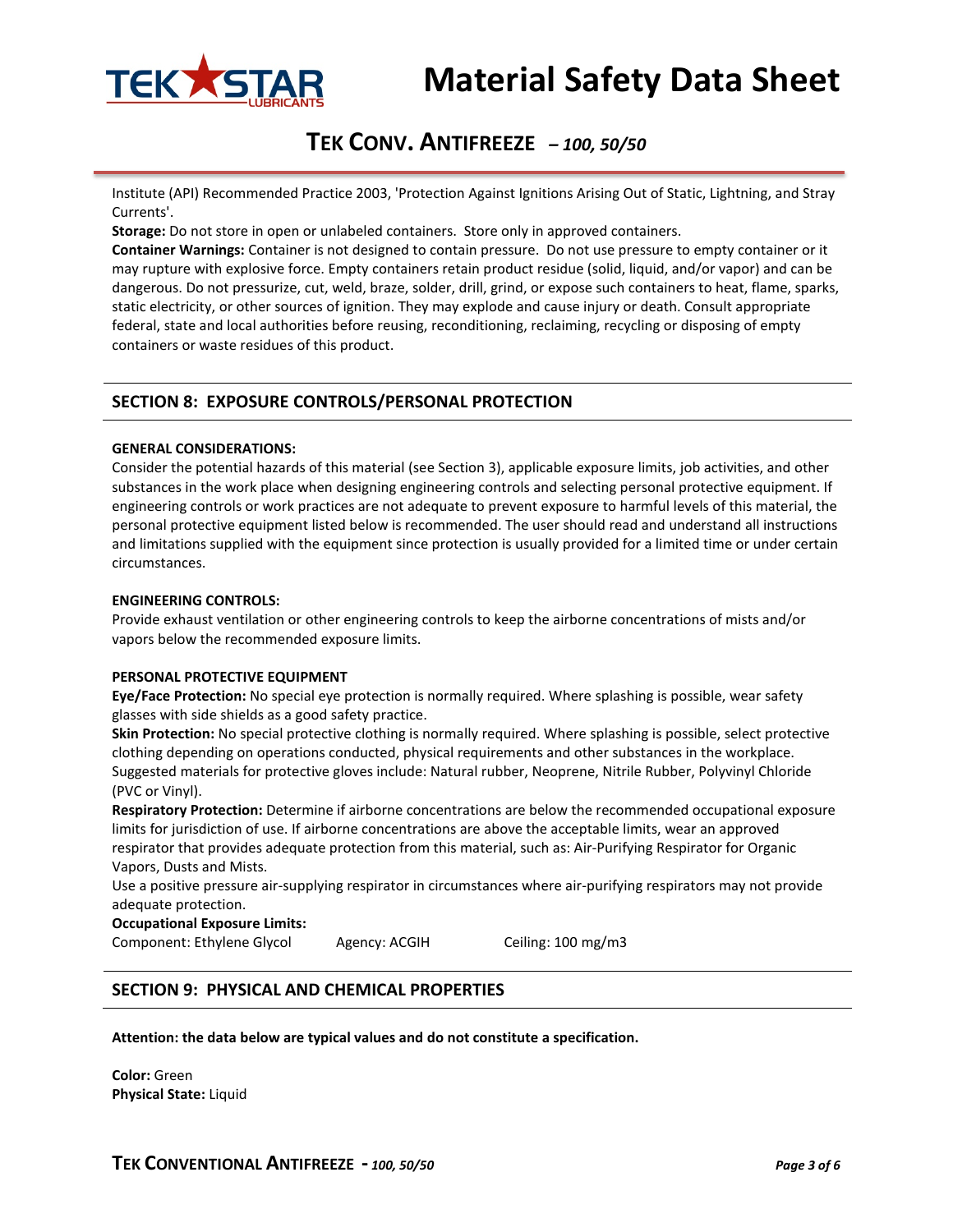

# **TEK CONV. ANTIFREEZE** *– 100, 50/50*

**Odor:** Faint or Mild **pH:** 10.2 – 11 **Vapor Pressure:** <0.1 mmHg @ 20 °C (68 °F) **Vapor Density (Air = 1):** 2.1 (Typical) **Boiling Point:** 196.1°C (385°F) **Solubility:** Miscible **Freezing Point:** -36.7°C (-34°F) **Specific Gravity:** 1.13 @ 15.6°C (60.1°F) / 15.6°C (60.1°F) **Viscosity:** No data available

# **SECTION 10: STABILITY AND REACTIVITY**

**Chemical Stability:** This material is considered stable under normal ambient and anticipated storage and handling conditions of temperature and pressure.

**Hazardous Polymerization** Not expected to occur.

**Conditions to Avoid:** Keep away from extreme heat, sparks, open flame, and strongly oxidizing conditions.

**Materials Incompatibility:** Strong oxidizers.

**Hazardous Decomposition Products**: Decomposition of this product may emit oxides of nitrogen and carbon monoxide.

Decomposition of this product may yield oxides of phosphorus.

Decomposition of this product may emit oxides of sulfur.

Irritating and/or toxic gases may be emitted upon the product's decomposition.

# **SECTION 11: TOXICOLOGICAL INFORMATION**

#### **IMMEDIATE HEALTH EFFECTS**

**Eye Irritation:** The eye irritation hazard is based on evaluation of data for similar materials or product components. **Skin Irritation:** The skin irritation hazard is based on evaluation of data for similar materials or product components.

**Skin Sensitization:** No product toxicology data available.

**Acute Dermal Toxicity:** The acute dermal toxicity hazard is based on evaluation of data for similar materials or product components.

**Acute Oral Toxicity:** The acute oral toxicity hazard is based on evaluation of data for similar materials or product components.

**Acute Inhalation Toxicity:** The acute inhalation toxicity hazard is based on evaluation of data for similar materials or product components.

### **ADDITIONAL TOXICOLOGY INFORMATION:**

This product contains diethylene glycol (DEG). The estimated oral lethal dose is about 50 cc (1.6 oz) for an adult human. DEG has caused the following effects in laboratory animals: liver abnormalities, kidney damage and blood abnormalities. It has been suggested as a cause of the following effects in humans: liver abnormalities, kidney damage, lung damage and central nervous system damage.

The toxicity of EG via inhalation or skin contact is expected to be slight at room temperature. The estimated oral lethal dose is about 100 cc (3.3 oz.) for an adult human. Ethylene glycol is oxidized to oxalic acid which results in the deposition of calcium oxalate crystals mainly in the brain and kidneys. Early signs and symptoms of EG poisoning may resemble those of alcohol intoxication. Later, the victim may experience nausea, vomiting,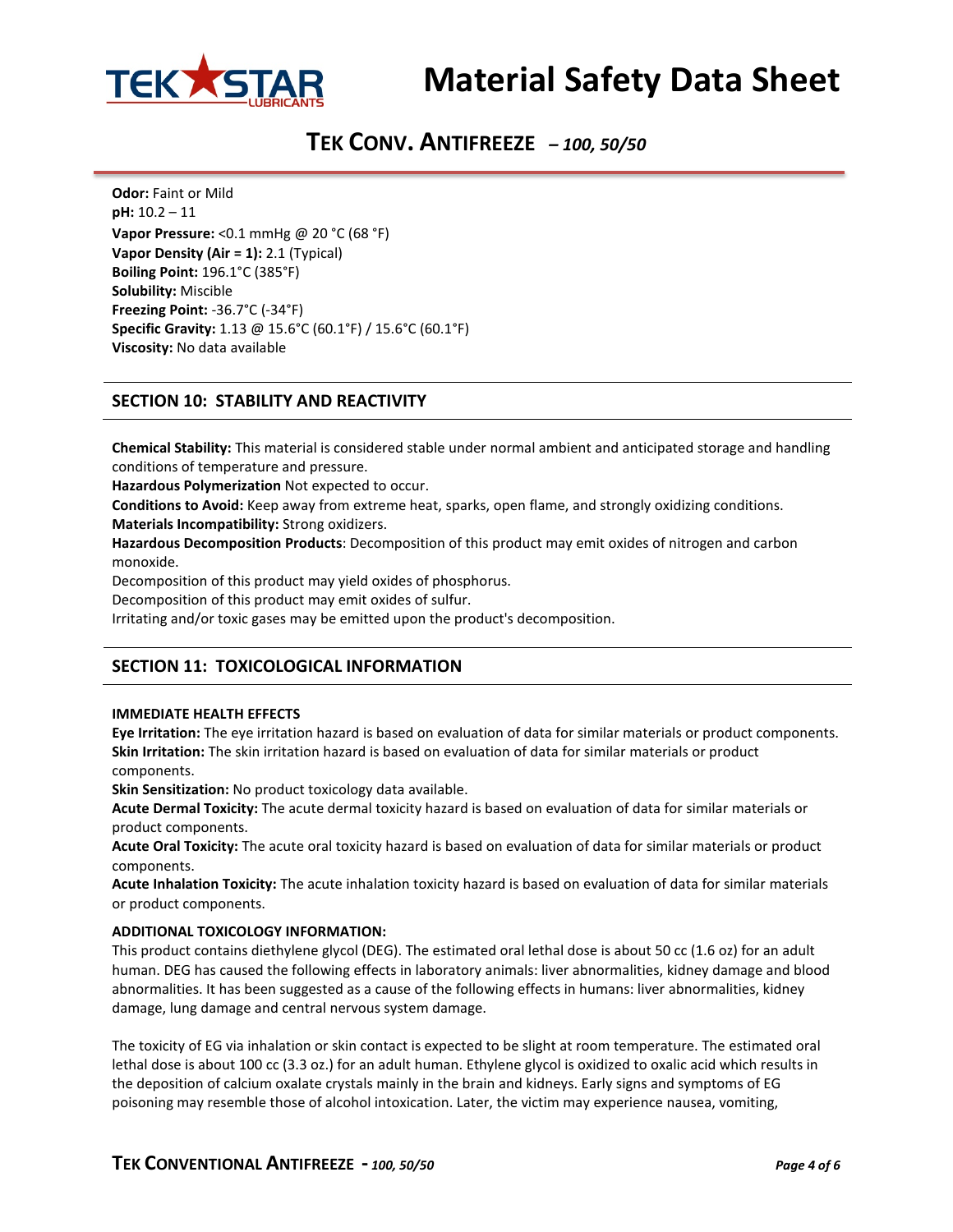

# **TEK CONV. ANTIFREEZE** *– 100, 50/50*

weakness, abdominal and muscle pain, difficulty in breathing and decreased urine output. When EG was heated above the boiling point of water, vapors formed which reportedly caused unconsciousness, increased lymphocyte count, and a rapid, jerky movement of the eyes in persons chronically exposed. When EG was administered orally to pregnant rats and mice, there was an increase in fetal deaths and birth defects. Some of these effects occurred at doses that had no toxic effects on the mothers. We are not aware of any reports that EG causes reproductive toxicity in human beings.

# **SECTION 12: ECOLOGICAL INFORMATION**

#### **ECOTOXICITY**

This material is not expected to be harmful to aquatic organisms. The ecotoxicity hazard is based on an evaluation of data for the components or a similar material.

#### **ENVIRONMENTAL FATE**

**Ready Biodegradability:** This material is expected to be readily biodegradable. The biodegradability of this material is based on an evaluation of data for the components or a similar material.

# **SECTION 13: DISPOSAL CONSIDERATIONS**

**Waste from Residues:** Dispose of waste material according to Local, State, Federal, and Provincial Environmental Regulation.

**Contaminated Packaging:** No consideration given when disposed of according to local, state, and Federal regulations.

# **SECTION 14: TRANSPORT INFORMATION**

The description shown may not apply to all shipping situations. Consult 49CFR, or appropriate Dangerous Goods Regulations, for additional description requirements (e.g., technical name) and mode-specific or quantity-specific shipping requirements.

#### **DOT Shipping Description:** Anti-freeze Preparations, Proprietary

**Additional Information:**Bulk shipments with a reportable quantity (5000 pounds) of ethylene glycol are a hazardous material. The Proper Shipping Name is: Environmentally Hazardous Substance, Liquid, N.O.S. (ethylene glycol), 9, UN3082, III, RQ (ethylene glycol).

**IMO/IMDG Shipping Description:** MAY BE REGULATED AS DANGEROUS GOODS FOR TRANSPORTATION UNDER THE IMDG CODE

**ICAO/IATA Shipping Description:** Anti-freeze Preparations, Proprietary; NOT REGULATED AS DANGEROUS GOODS FOR TRANSPORT UNDER ICAO

# **SECTION 15: REGULATORY INFORMATION**

#### **EPCRA 311/312 CATEGORIES:**

1. Immediate (Acute) Health Effects: YES